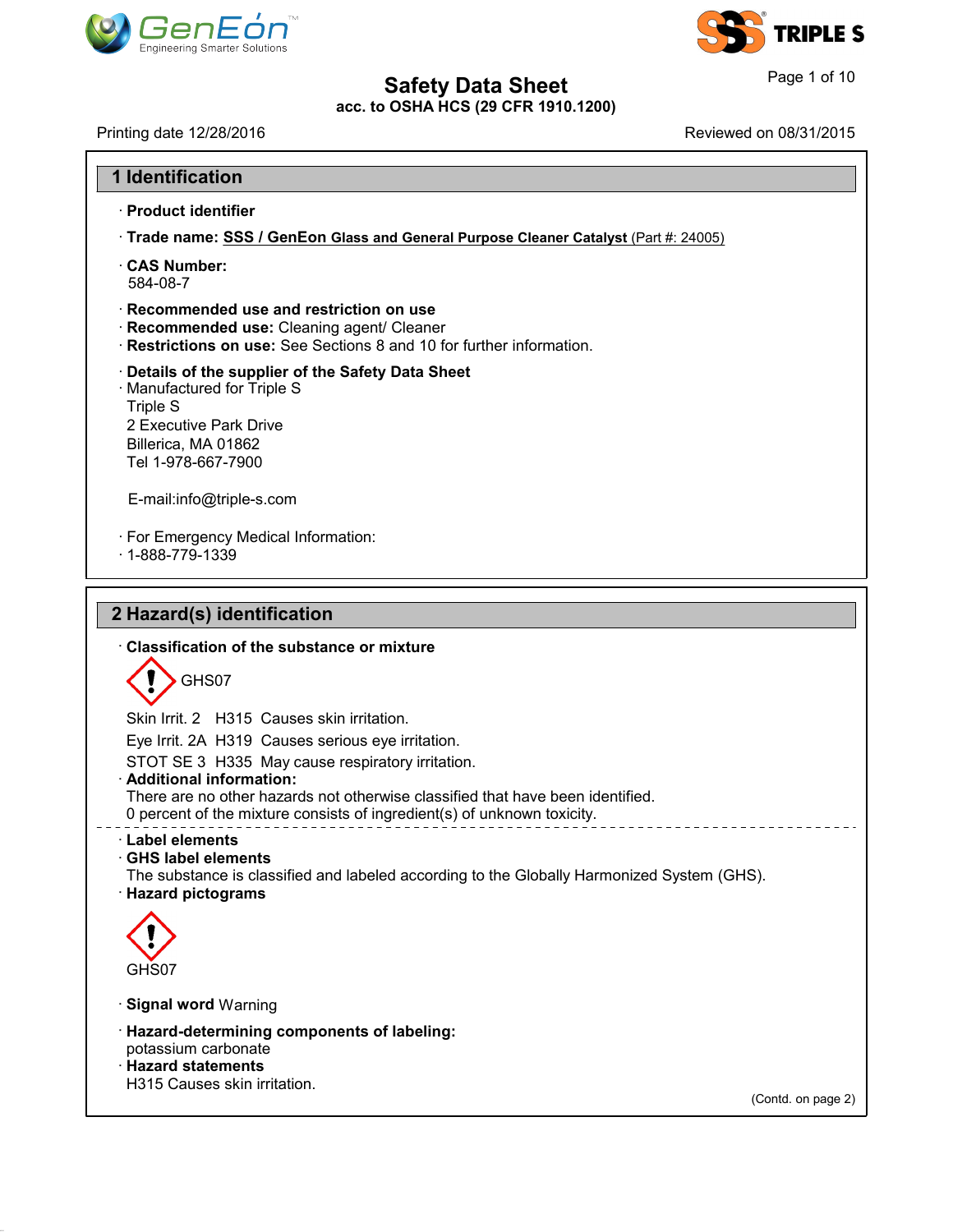### Page 2 of 10<br> **Safety Data Sheet**<br>
acc. to OSHA HCS (29 CFR 1910.1200)<br>
Reviewed on 08/31/2015<br>
Reviewed on 08/31/2015<br>
Reviewed on 08/31/2015 **Trade name: SSS / GenEon Glass and General Purpose Cleaner Catalyst** (Part #: 24005) (Contd. of page 1) Ing date 12/26/2010<br>
He name: SSS / GenEon Glass and General<br>
H319 Causes serious eye irritation.<br>
H335 May cause respiratory irritation.<br>
Precautionary statements **Example: SSS / GenEon Glass and General P<br>
H319 Causes serious eye irritation.**<br> **Precautionary statements<br>
P261 Avoid breathing dust.<br>
P264 Wash thoroughly after handling.** H319 Causes serious eye irritation.<br>
H335 May cause respiratory irritation.<br> **Precautionary statements**<br>
P261 Avoid breathing dust.<br>
P264 Wash thoroughly after handling.<br>
P280 Wear protective gloves/protective of H319 Causes serious eye irritation.<br>
H335 May cause respiratory irritation.<br> **Precautionary statements**<br>
P261 Avoid breathing dust.<br>
P264 Wash thoroughly after handling.<br>
P280 Wear protective gloves/protective clothing<br>
P2 H319 Causes serious eye irritation.<br>
H335 May cause respiratory irritation.<br> **Precautionary statements**<br>
P261 Avoid breathing dust.<br>
P264 Wash thoroughly after handling.<br>
P280 Wear protective gloves/protective clothing/eye H335 May cause respiratory irritation.<br> **Precautionary statements**<br>
P261 Avoid breathing dust.<br>
P264 Wash thoroughly after handling.<br>
P280 Wear protective gloves/protective clothing/eye protection.<br>
P271 Use only outdoors **Precautionary statements**<br>
P261 Avoid breathing dust.<br>
P264 Wash thoroughly after handling.<br>
P280 Wear protective gloves/protective clothing/eye protection.<br>
P271 Use only outdoors or in a well-ventilated area.<br>
P305+P351 Avoid breathing dust.<br>
Wash thoroughly after handling.<br>
Wear protective gloves/protective clothing/eye protection.<br>
Use only outdoors or in a well-ventilated area.<br>
If in eyes: Rinse cautiously with water for several minut P264 Wash thoroughly after handling.<br>
P280 Wear protective gloves/protective clothing/eye pro<br>
P271 Use only outdoors or in a well-ventilated area.<br>
P305+P351+P338 If in eyes: Rinse cautiously with water for severa<br>
presen P280 Wear protective gloves/protective clothing/eye protection.<br>
P271 Use only outdoors or in a well-ventilated area.<br>
P305+P351+P338 If in eyes: Rinse cautiously with water for several minutes. Remove contact lenses, if<br> breathing.<br>Call a poison center/doctor if you feel unwell. P305+P351+P338 If in eyes: Rinse cautiously with water for several minut<br>present and easy to do. Continue rinsing.<br>P302+P352 If on skin: Wash with plenty of water.<br>P304+P340 IF INHALED: Remove victim to fresh air and keep present and easy to do. Continue rinsing.<br>
P302+P352 If on skin: Wash with plenty of water.<br>
P304+P340 IF INHALED: Remove victim to fresh air and keep at rest in a positic<br>
breathing.<br>
P312 Call a poison center/doctor if y P302+P352 If on skin: Wash with plenty of w<br>
P304+P340 IF INHALED: Remove victim to<br>
breathing.<br>
P312 Call a poison center/doctor if you<br>
P362+P364 Take off contaminated clothing a<br>
P405 Store locked up.<br>
P403+P233 Store i P304+P340 IF INHALED: Remove victim to fresh air and keep at rest in a position c<br>
breathing.<br>
P312 Call a poison center/doctor if you feel unwell.<br>
P362+P364 Take off contaminated clothing and wash it before reuse.<br>
P405 breathing.<br>
P312 Call a poison center/doctor if you feel unwell.<br>
P362+P364 Take off contaminated clothing and wash it before reuse.<br>
P405 Store locked up.<br>
P403+P233 Store in a well-ventilated place. Keep container tightl regulations. P362+P364<br>
P405 Store locked up<br>
P403+P233 Store in a well-<br>
P501 Dispose of con<br>
regulations.<br> **Classification system:**<br> **NFPA ratings (scale 0 - 4)** P405<br>
P403+P233<br>
Store in a well-ventilated<br>
P501 Dispose of contents/con<br>
regulations.<br> **Classification system:**<br>
NFPA ratings (scale 0 - 4)<br>
Health = 1  $\left| \begin{array}{c} 1 \\ 0 \end{array} \right|$  Reactivi Health =  $1$ <br>Fire =  $0$ Dispose of contents<br>
Dispose of contents<br>
regulations.<br> **ion system:**<br> **gs (scale 0 - 4)**<br>
Health = 1<br>
Fire = 0<br>
Reactivity = 0 Figulations.<br>
Figulations.<br>
Figulations.<br>
Igs (scale 0 - 4)<br>
Health = 1<br>
Fire = 0<br>
Reactivity = 0 Fraction system:<br>  $\log s$  (scale 0 - 4)<br>  $\text{Health} = 1$ <br>  $\text{Fire} = 0$ <br>  $\text{Reactivity} = 0$ <br>  $\text{gs}$  (scale 0 - 4) • **NFPA ratings (scale 0 - 4)**<br>
Health = 1<br>
Fire = 0<br> **HMIS-ratings (scale 0 - 4)**<br> **HEALTH 11** Health = 1 **HEALTH** 1 Hea FIRE **REACTIVITY 0 Re**  $\boxed{0}$  Fire = 0 Fire = 0<br>
Reactivity = 0<br> **ings (scale 0 - 4)**<br> **i** Health = 1<br>
Fire = 0<br>
Reactivity = 0 reactivity = 0<br> **s** (scale 0 - 4)<br>
Health = 1<br>
Fire = 0<br>
Reactivity = 0  $\begin{aligned} &\text{Re}( \text{scale } 0 - 4) \ &\text{Health} &= 1 \ &\text{Fire} &= 0 \ &\text{Reactivity} &= 0 \ &\text{ds} \end{aligned}$ **HEALTH 1 Health = 1**<br>
FIRE 0 Fire = 0<br>
REACTIVITY 0 Reactivity = 0<br> **Cher hazards<br>
Results of PBT and vPv**<br>
PBT: Not applicable **ERE CONTRENT BUTTLE PROPERTY AND REACTIVITY OF PREACTIVITY OF PREACTIVITY OF PREACTIVITY OF PREACTIVITY OF PREACTION**<br> **PRISP AND PRISP AND VPVB assessment**<br> **PBT:** Not applicable.<br> **PRISP AND AND PRISP AND VPVB assessmen FIRE PRODUCE 1999 FORMAL PRODUCE 2014**<br> **REACTIVITY OF REACTIVITY PRODUCE 2014**<br> **PBT:** Not applicable.<br> **PBT:** Not applicable. **3 Composition/information on ingredients<br>
2 Composition/information on ingredients<br>
3 Composition/information on ingredients<br>
3 Composition/information on ingredients<br>
2 Chemical characterization: Substances EXPVB: Not applicable.**<br> **B Composition/information on ingredients**<br> **Chemical characterization: Substances<br>
CAS No. Description<br>
584-08-7 potassium carbonate Composition/information<br>• Chemical characterization: Su<br>• CAS No. Description<br>• 584-08-7 potassium carbonate Composition/information on ing**<br>Chemical characterization: Substance<br>CAS No. Description<br>584-08-7 potassium carbonate

- 
- 

- **12 Chemical characterization: Subst-CAS No. Description<br>584-08-7 potassium carbonate<br><b>4 First-aid measures**<br>Description of first aid measures **Example 28-4-08-7 potassium carbonate**<br> **Example 28-4-08-7 potassium carbonate**<br> **Conserved information:**<br> **Conserved information:**<br>
Immediately remove any clothing soiled by the **First-aid measures**<br> **Consignting Exercise 15 Separal information:**<br>
Immediately remove any clongle Avoid breathing dust. First-aid measures<br>Description of first aid measures<br>General information:<br>Immediately remove any clothing soiled by the product.<br>Avoid breathing dust.<br>After inhalation: **First-aid measures**<br>
• Description of first aid measures<br>
• General information:<br>
Immediately remove any clothing so<br>
Avoid breathing dust.<br>
• After inhalation:<br>
Supply fresh air; consult doctor in c Description of first aid measures<br>General information:<br>Immediately remove any clothing soiled by the product.<br>Avoid breathing dust.<br>After inhalation:<br>Supply fresh air; consult doctor in case of complaints.
- 

41.1.0

(Contd. on page 3)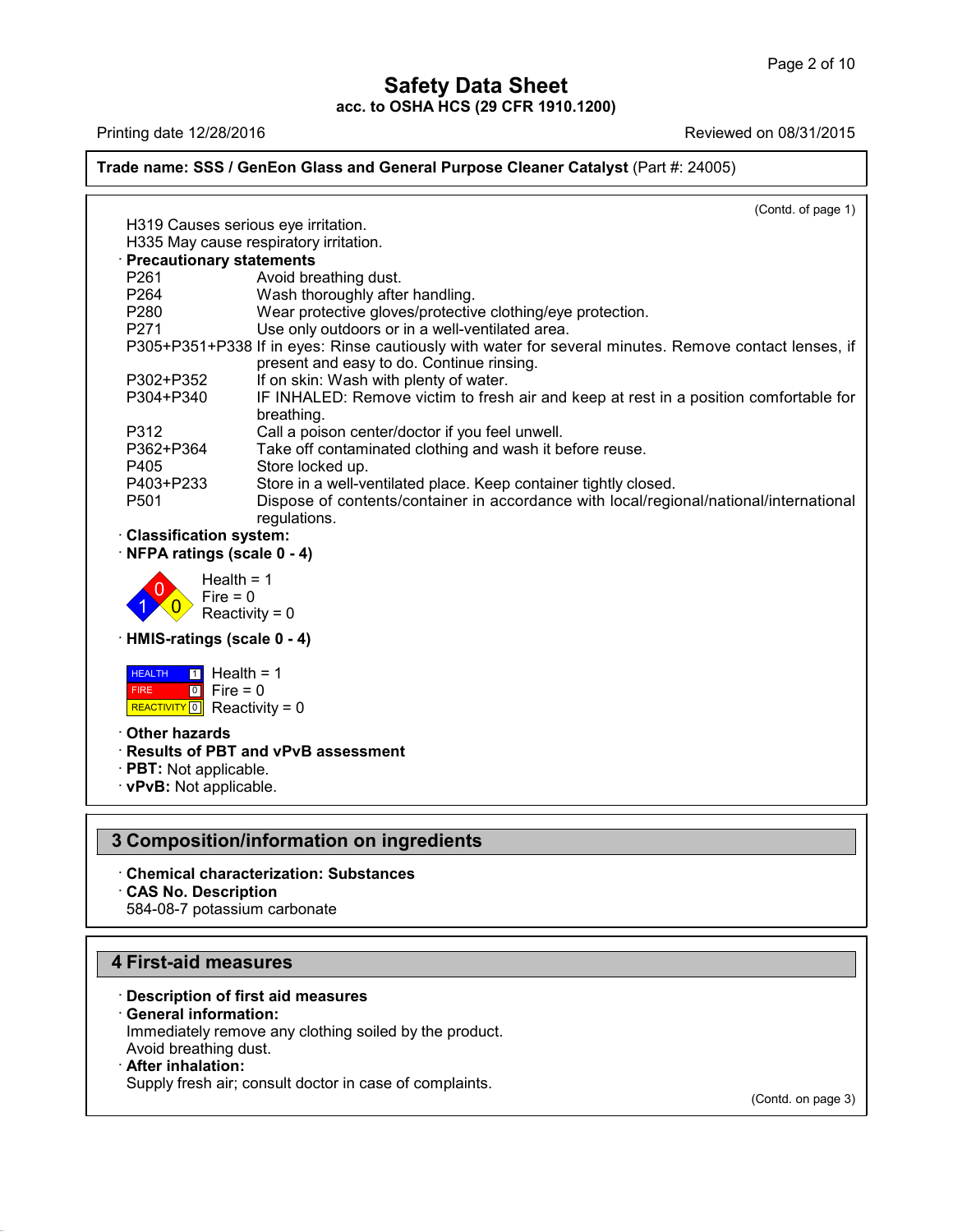### Page 3 of 10<br> **Safety Data Sheet**<br>
acc. to OSHA HCS (29 CFR 1910.1200)<br>
Reviewed on 08/31/2015<br>
Reviewed on 08/31/2015<br>
Reviewed on 08/31/2015 **Trade name: SSS / GenEon Glass and General Purpose Cleaner Catalyst** (Part #: 24005)

 $\overline{(\text{Cond. of page 2})}$ Provide oxygen treatment if affected person has difficulty breathing.<br>Provide oxygen treatment if affected person has difficulty breathing.<br>• **After skin contact:**<br>Brush off loose particles from skin.<br>Immediately rinse wit Brush off loose particles from skin.<br>Brush off loose particles from skin.<br>Brush off loose particles from skin.<br>Brush off loose particles from skin.<br>If skin irritation continues, consult a doctor. Provide oxygen treatment if affected person has difficulty breathing.<br> **After skin contact:**<br>
Brush off loose particles from skin.<br>
Immediately rinse with water.<br>
If skin irritation continues, consult a doctor.<br> **After eve** Provide oxygen treatment if affected person has difficu<br> **After skin contact:**<br>
Brush off loose particles from skin.<br>
Immediately rinse with water.<br>
If skin irritation continues, consult a doctor.<br> **After eye contact:**<br>
Re After skin contact:<br>Brush off loose particles from skin.<br>Immediately rinse with water.<br>If skin irritation continues, consult a doctor.<br>After eye contact lenses if worn.<br>Rinse opened eye for several minutes under<br>After swal Rrush off loose particles from skin.<br>
Immediately rinse with water.<br>
If skin irritation continues, consult a doctor.<br> **After eye contact:**<br>
Remove contact lenses if worn.<br>
Rinse opened eye for several minutes under running If skin irritation continues, consult a doctor.<br>**After eye contact:**<br>Remove contact lenses if worn.<br>Rinse opened eye for several minutes under running water.<br>**After swallowing:**<br>Rinse out mouth and then drink plenty of wat **Example 31 After eye contact:**<br>
Rinse opened eye for several minutes under running water. If symptoms<br> **After swallowing:**<br> **Rinse out mouth and then drink plenty of water.**<br>
Do not induce vomiting; immediately call for m • **After swallowing:**<br>• **After swallowing:**<br>• **After swallowing:**<br>• **Rinse out mouth and then drink plenty of water.**<br>• **Do not induce vomiting; immediately call for medical help.**<br>• **Information for doctor:**<br>• **Most impor** Coughing<br>Breathing difficulty Rinse out mouth and then dri<br>Do not induce vomiting; imme<br>**Information for doctor:**<br>**Most important symptoms**<br>Coughing<br>Breathing difficulty<br>Irritant to skin and mucous m<br>Irritant to eves Do not induce vomiting; immediately call for m<br>**Information for doctor:**<br>**Most important symptoms and effects, bot**<br>Coughing<br>Breathing difficulty<br>Irritant to skin and mucous membranes.<br>Irritant to eyes.<br>May cause respirato **Information for doctor:**<br>**Most important symptoms**<br>Coughing<br>Breathing difficulty<br>Irritant to skin and mucous n<br>Irritant to eyes.<br>May cause respiratory irritati<br>**Danger** Danger of impaired Most important symptoms and effects, both acute and delayed<br>
Coughing<br>
Breathing difficulty<br>
Irritant to skin and mucous membranes.<br>
Irritant to eyes.<br>
May cause respiratory irritation.<br> **Danger** Danger of impaired breathi Irritant to skin and mucous membranes.<br>Irritant to eyes.<br>May cause respiratory irritation.<br>**Danger** Danger of impaired breathing.<br>**Indication of any immediate medical attention a**<br>If necessary oxygen respiration treatment. May cause respiratory imitation.<br> **Danger Danger of impaired breathing.**<br> **Indication of any immediate medical a**<br> **If necessary oxygen respiration treatment**<br> **5 Fire-fighting measures**<br> **Extinguishing media** If necessary oxygen respiration treatment.<br> **Extinguishing measures**<br> **Extinguishing media**<br> **Extinguishing media**<br> **Extinguishing agents:** Use fire fighting measures that suit the environment.

Examguishing media<br>
• Suitable extinguishing agent<br>
• For safety reasons unsuitable<br>
• Special hazards arising from<br>
• Advice for firefighters<br>
• Protective equipment:<br>
• Wear self-contained respirator<br>
• Wear fully protec

Fire-fighting measures<br>
Extinguishing media<br>
Suitable extinguishing agents: Use fire fighting measures that suit the environment.<br>
For safety reasons unsuitable extinguishing agents: None.<br>
Special hazards arising from the For safety reasons unsuitable extinguishing agents: None.<br>
Special hazards arising from the substance or mixture No further relevant information available.<br>
Advice for firefighters<br>
Protective equipment:<br>
Wear self-contain **For satety reasons unsuitable extinguishing agents:** None.<br>
• **Special hazards arising from the substance or mixture** No further relevant<br>
• **Advice for firefighters**<br>
• **Protective equipment:**<br>
Wear self-contained respir

- 
- 

41.1.0

**Frotective equipment:**<br>
Wear self-contained respiratory protective device<br>
Wear fully protective suit.<br> **Additional information** No further relevant infor<br> **6 Accidental release measures**<br>
Personal precautions, protective • **Additional Information No further relevant Information available.**<br> **• Accidental release measures**<br>
• **Personal precautions, protective equipment and emergency procedures**<br>
Use respiratory protective device against the Accidental release measures<br>Personal precautions, protective equipment and emergency procedures<br>Use respiratory protective device against the effects of fumes/dust/aerosol.<br>Wear protective equipment. Keep unprotected perso Accidental release measures<br>Personal precautions, protective equipment and emergency proceduities<br>Use respiratory protective device against the effects of fumes/dust/aerosol<br>Wear protective equipment. Keep unprotected pers **Accidental release measures<br>Personal precautions, protective e<br>Use respiratory protective device aga<br>Wear protective equipment. Keep un<br>Ensure adequate ventilation.<br>Avoid formation of dust.**<br>Environmental precautions: Do **Personal precautions, protective equipment and emergency procedures**<br>Use respiratory protective device against the effects of fumes/dust/aerosol.<br>Wear protective equipment. Keep unprotected persons away.<br>Ensure adequate v Wear protective equipment<br>Ensure adequate ventilatio<br>Avoid formation of dust.<br>**Environmental precaution<br>Methods and material for**<br>Pick up mechanically.<br>Dispose contaminated mat<br>Ensure adequate ventilation Ensure adequate ventilation.<br>Avoid formation of dust.<br>**Environmental precautions:** Do not allow to enter sewers/ surface or ground<br>**Methods and material for containment and cleaning up:**<br>Pick up mechanically.<br>Dispose conta Avoid formation of dust.<br>**Environmental precautions:** Do no<br>**Methods and material for containn**<br>Pick up mechanically.<br>Dispose contaminated material as wa<br>Ensure adequate ventilation.<br>Send for recovery or disposal in suita Methods and material for containment and cleaning up:<br>Pick up mechanically.<br>Dispose contaminated material as waste according to item 13.<br>Ensure adequate ventilation.<br>Send for recovery or disposal in suitable receptacles.

(Contd. on page 4)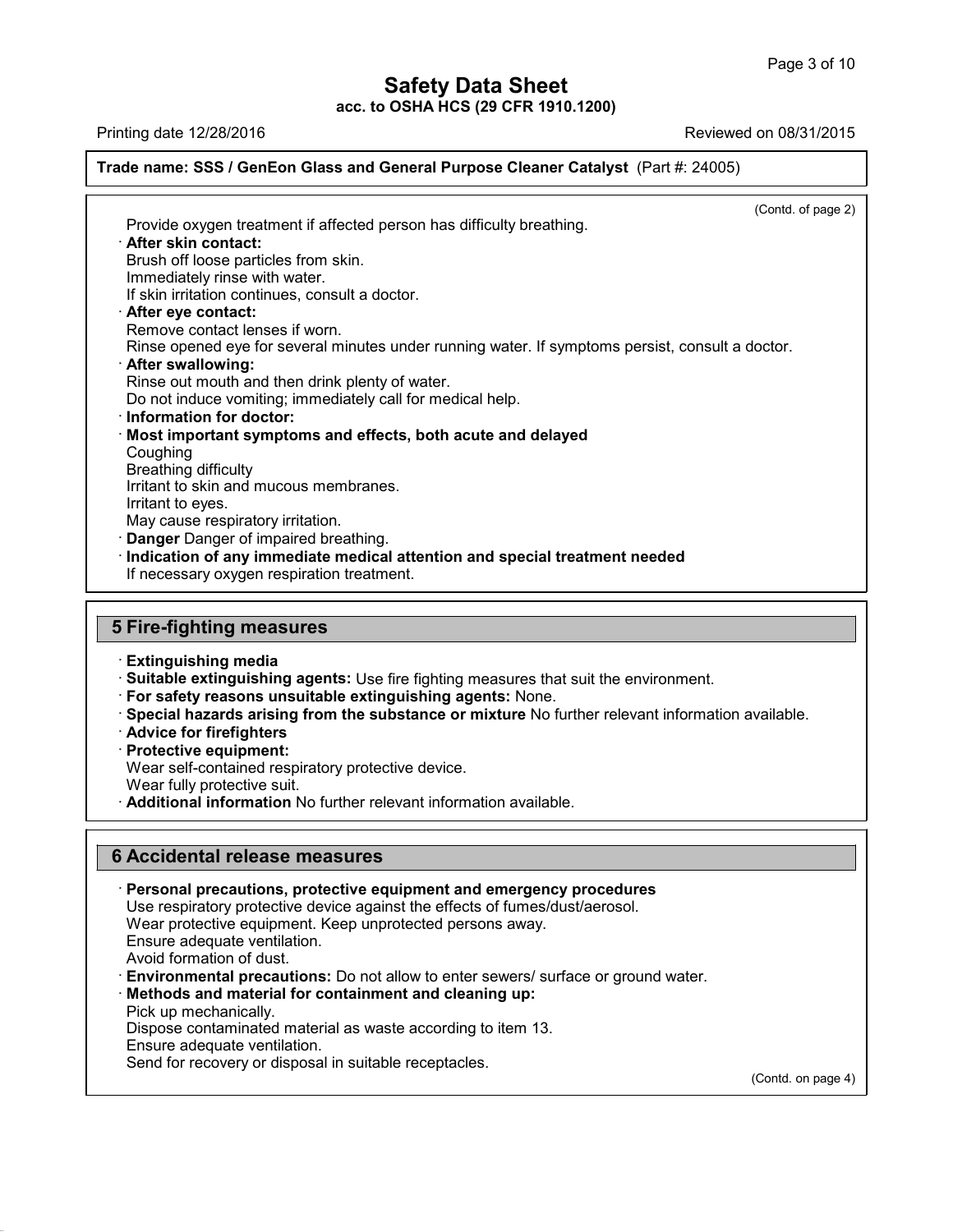Page 4 of 10<br> **Safety Data Sheet**<br>
acc. to OSHA HCS (29 CFR 1910.1200)<br>
Reviewed on 08/31/2015<br>
Reviewed on 08/31/2015<br>
Reviewed on 08/31/2015 **Trade name: SSS / GenEon Glass and General Purpose Cleaner Catalyst** (Part #: 24005)<br> **Reference to other sections**<br>
See Section 7 for information on safe handling.<br>
See Section 8 for information on personal protection eq **Example 12 ESSE 18**<br> **Reference to other sections**<br>
See Section 7 for information on safe has<br>
See Section 8 for information on person

 $\overline{(\text{Cond. of page 3})}$ 

Reference to other sections<br>See Section 7 for information on safe handling.<br>See Section 8 for information on personal protection equipment.<br>See Section 13 for disposal information. Reference to other sections<br>See Section 7 for information on safe handling.<br>See Section 8 for information on personal prote<br>See Section 13 for disposal information. **12 Reference to other sections**<br>
See Section 7 for information on safe has<br>
See Section 8 for information on personal<br>
See Section 13 for disposal information.<br> **7 Handling and storage**<br> **Handling:** 

### · **Handling: Fandling and storage<br>
· <b>Handling:**<br>
· **Precautions for safe handling**<br>
Prevent formation of dust.<br>
Use only in well ventilated areas.

- **Handling and storage<br>
Handling:<br>
Precautions for safe handling<br>
Prevent formation of dust.<br>
Use only in well ventilated areas.<br>
Information about protection against**
- **Exampling and storage**<br>
 **Handling:**<br>
 **Precautions for safe handling**<br>
 Prevent formation of dust.<br>
 Use only in well ventilated areas.<br>
 **Conditions for safe storage, including any incompatibilities**<br>
 **Storage:** Use only in well ventilated areas.<br> **· Information about protection against explosions and fires:** No special measures required.<br> **· Conditions for safe storage, including any incompatibilities**<br> **· Requirements to be met**
- 
- · **Storage:**
- **Requirements to be met by storerooms and receptacles:** No special requirements.<br> **Information about storage in one common storage facility:**<br>
Store away from foodstuffs.<br>
Do not store together with acids.<br> **Further inform**
- Conditions for safe storage, including any incompatibilities<br>• Storage:<br>• Requirements to be met by storerooms and receptacles: No<br>• Information about storage in one common storage facility:<br>• Store away from foodstuffs. Information about storage in one common storage facility:<br>Store away from foodstuffs.<br>Do not store together with acids.<br>Further information about storage conditions:<br>Keep containers tightly sealed.<br>This product is hygrosco
- 
- 
- Do not store together with acids.<br>
Further information about storage conditions:<br>
Keep containers tightly sealed.<br>
This product is hygroscopic.<br>
Protect from humidity and water.<br>
Becific end use(s) No further relevant info
- 
- 
- 
- Store away from foodstuffs.<br>
Do not store together with acids.<br> **Further information about storage conditions:**<br>
Keep containers tightly sealed.<br>
This product is hygroscopic.<br>
Protect from humidity and water.<br> **Specific en**

- Reep containers ugnity sealed.<br>
This product is hygroscopic.<br>
Protect from humidity and water.<br> **8 Exposure controls/personal protection**<br> **8 Exposure controls/personal protection**<br> **Additional information about design of** · **Additional information about design of technical systems:** No further data; see item 7. · **Control parameters**
- 
- 

• **Composure controls/personal protection**<br>• **Additional information about design of technical systems:** No further data; see<br>• **Control parameters**<br>• **Components with limit values that require monitoring at the workplace:** Exposure commons/personial protection<br>Additional information about design of technical systems: No further data; see item 7.<br>Control parameters<br>Components with limit values that require monitoring at the workplace:<br>The pro montrol parameters<br> **Control parameters**<br> **Components with limit values that require monitoring at the workplace.**<br>
The product does not contain any relevant quantities of materials with informationed at the workplace.<br> **A** The product does not contain any rele<br>monitored at the workplace.<br>**Additional information:** No further relevent<br>**Exposure controls**<br>**Personal protective equipment:**<br>**General protective and hygienic meas**<br>The usual precauti

monitored at the workplace.<br> **Additional information:** No further relevant information available.<br> **Exposure controls**<br> **Personal protective equipment:**<br> **Ceneral protective and hygienic measures:**<br>
The usual precautionary

- 
- 

Additional information: No further relevant information available.<br> **Exposure controls**<br> **Personal protective equipment:**<br> **General protective and hygienic measures:**<br>
The usual precautionary measures for handling chemical Exposure controls<br>
Personal protective equipment:<br>
General protective and hygienic measures:<br>
The usual precautionary measures for handling chemicals sho<br>
Keep away from foodstuffs, beverages and feed.<br>
Immediately remove Exposure controls<br>
Personal protective equipment:<br>
General protective and hygienic measures:<br>
The usual precautionary measures for handling chemicals should be<br>
Keep away from foodstuffs, beverages and feed.<br>
Immediately r **Personal protective equipment:**<br> **General protective and hygienic measures:**<br>
The usual precautionary measures for handling chemicals shoule<br>
Keep away from foodstuffs, beverages and feed.<br>
Immediately remove all soiled a

- 
- **General protective and hygienic measures:**<br>The usual precautionary measures for handling che<br>Keep away from foodstuffs, beverages and feed.<br>Immediately remove all soiled and contaminated ck<br>Wash hands before breaks and at
- 
- 
- 
- The usual precautionary measures for handling chemicals should be follow<br>Keep away from foodstuffs, beverages and feed.<br>
Immediately remove all soiled and contaminated clothing.<br>
Wash hands before breaks and at the end of Wash hands before breaks and at the end of work.<br>Avoid contact with the eyes and skin.<br>Avoid breathing dust.<br>**Engineering controls:** No further relevant information avai<br>**Breathing equipment:**<br>Not required under normal con Avoid breathing dust.<br>**Engineering controls:** No further relevant information ava<br>**Breathing equipment:**<br>Not required under normal conditions of use.<br>Use suitable respiratory protective device in case of insuffic<br>For spill
- 

41.1.0

- 
- Avoid contact with the eyes and skin.<br>Avoid breathing dust.<br>**Engineering controls:** No further relevant information available.<br>**Breathing equipment:**<br>Not required under normal conditions of use.<br>Use suitable respiratory pr
- 

(Contd. on page 5)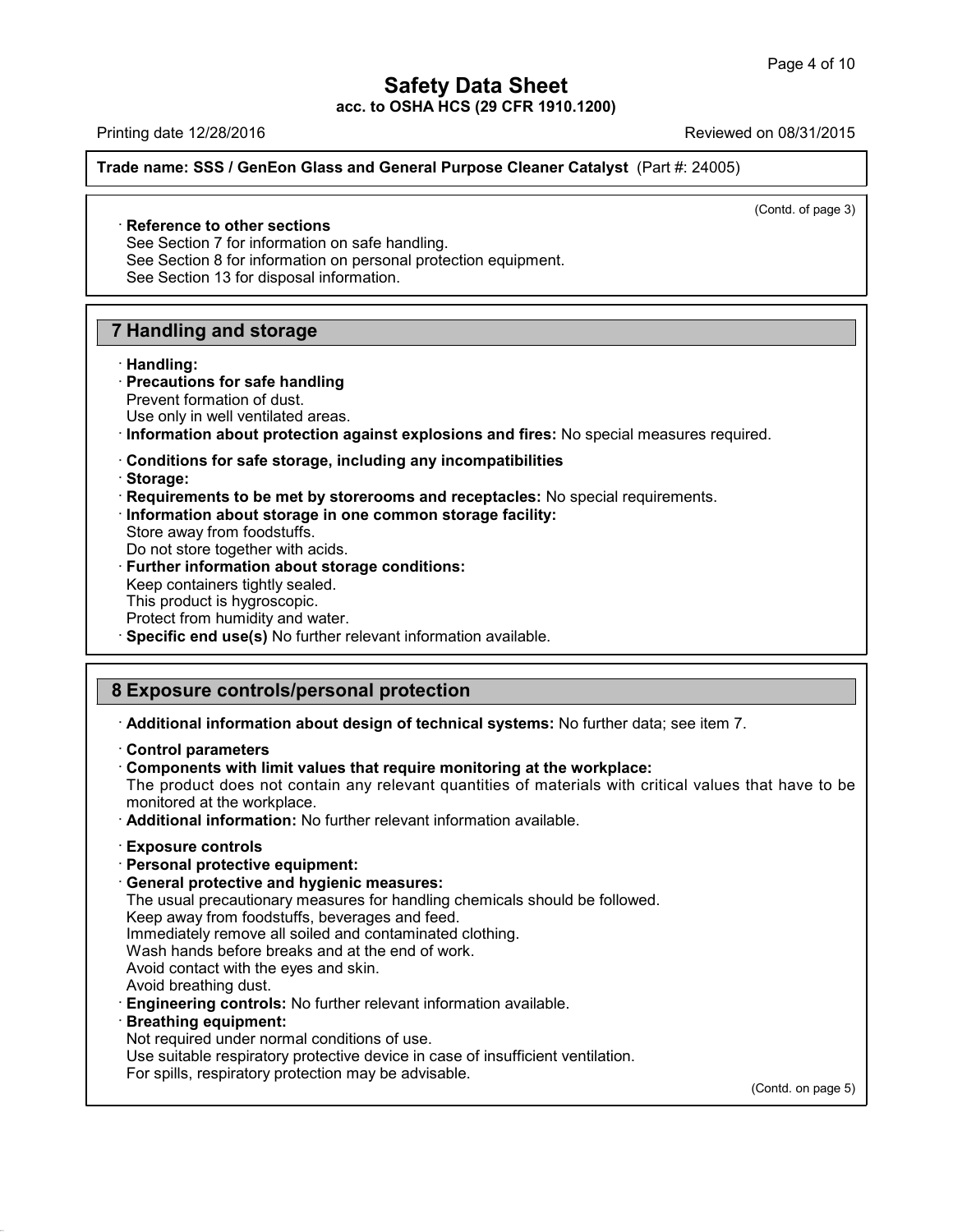## **Safety Data Sheet<br>

OSHA HCS (29 CFR 1910.1200) acc. to OSHA HCS (29 CFR 1910.1200)**

Page 5 of 10<br> **Safety Data Sheet**<br>
acc. to OSHA HCS (29 CFR 1910.1200)<br>
Reviewed on 08/31/2015<br>
Reviewed on 08/31/2015<br>
Reviewed on 08/31/2015 **Trade name: SSS / GenEon Glass and General Purpose Cleaner Catalyst** (Part #: 24005)

 $\overline{(\text{Cond. of page 4})}$ 

Particulate mask should filter at least 99% of airborne particles.<br>
Particulate mask should filter at least 99% of airborne particles.<br>
Protection of hands: Particulate mask should filter at least 99% of airborne particles.<br>
Protection of hands:<br>  $\begin{bmatrix} \sqrt{m_0^2} \\ \sqrt{m_0^2} \end{bmatrix}$  Protective gloves



The glove material has to be impermeable and resistant to the product/ the substance/ the preparation.<br>• **Eye protection:**<br>• **Eye protection:** e material has to be imper<br>te<mark>ction:</mark><br>Safety glasses



41.1.0

**Eye protection:**<br>
Safety glasses<br> **Body protection:** Protective work clothing<br> **Limitation and supervision of exposure into the er-<br>
No further relevant information available. Example 3**<br> **Example 3**<br> **Example 3**<br> **Limitation and supervision of exposure into the environment<br>
No further relevant information available.** Safety glasses<br>
Body protection: Protective work clothing<br>
Limitation and supervision of exposure into the<br>
No further relevant information available. **19 Body protection:** Protective work clothing<br> **19 Detail Constant Constrainer State Properties**<br> **9 Physical and chemical properties**<br> **19 Physical and chemical properties**<br> **19 Physical and chemical properties** 

| <u>No further relevant information available.</u>                                                                                                     |                                                       |                    |
|-------------------------------------------------------------------------------------------------------------------------------------------------------|-------------------------------------------------------|--------------------|
| 9 Physical and chemical properties                                                                                                                    |                                                       |                    |
| Information on basic physical and chemical properties<br><b>General Information</b><br>· Appearance:<br>Form:<br>Color:<br>· Odor:<br>Odor threshold: | Powder<br>Blue / White<br>Odorless<br>Not determined. |                    |
| $\cdot$ pH-value at 20 °C (68 °F):                                                                                                                    | 11.6 (1% solution)                                    |                    |
| Change in condition<br><b>Melting point/Melting range:</b><br><b>Boiling point/Boiling range:</b>                                                     | 891 °C (1636 °F)<br>Undetermined.                     |                    |
| · Flash point:                                                                                                                                        | Not applicable.                                       |                    |
| · Flammability (solid, gaseous):                                                                                                                      | Product is not flammable.                             |                    |
| · Auto-ignition temperature:                                                                                                                          | Not determined.                                       |                    |
| · Decomposition temperature:                                                                                                                          | Not determined.                                       |                    |
| · Auto igniting:                                                                                                                                      | Not determined.                                       |                    |
| Danger of explosion:                                                                                                                                  | Product does not present an explosion hazard.         |                    |
| <b>Explosion limits:</b><br>Lower:<br>Upper:<br>· Oxidizing properties                                                                                | Not determined.<br>Not determined.<br>Not determined. |                    |
| · Vapor pressure:                                                                                                                                     | Not determined.                                       |                    |
| $\cdot$ Density at 20 °C (68 °F):                                                                                                                     | 2.43 g/cm <sup>3</sup> (20.278 lbs/gal)               |                    |
| · Bulk density at 20 °C (68 °F):                                                                                                                      | 750 kg/m <sup>3</sup>                                 | (Contd. on page 6) |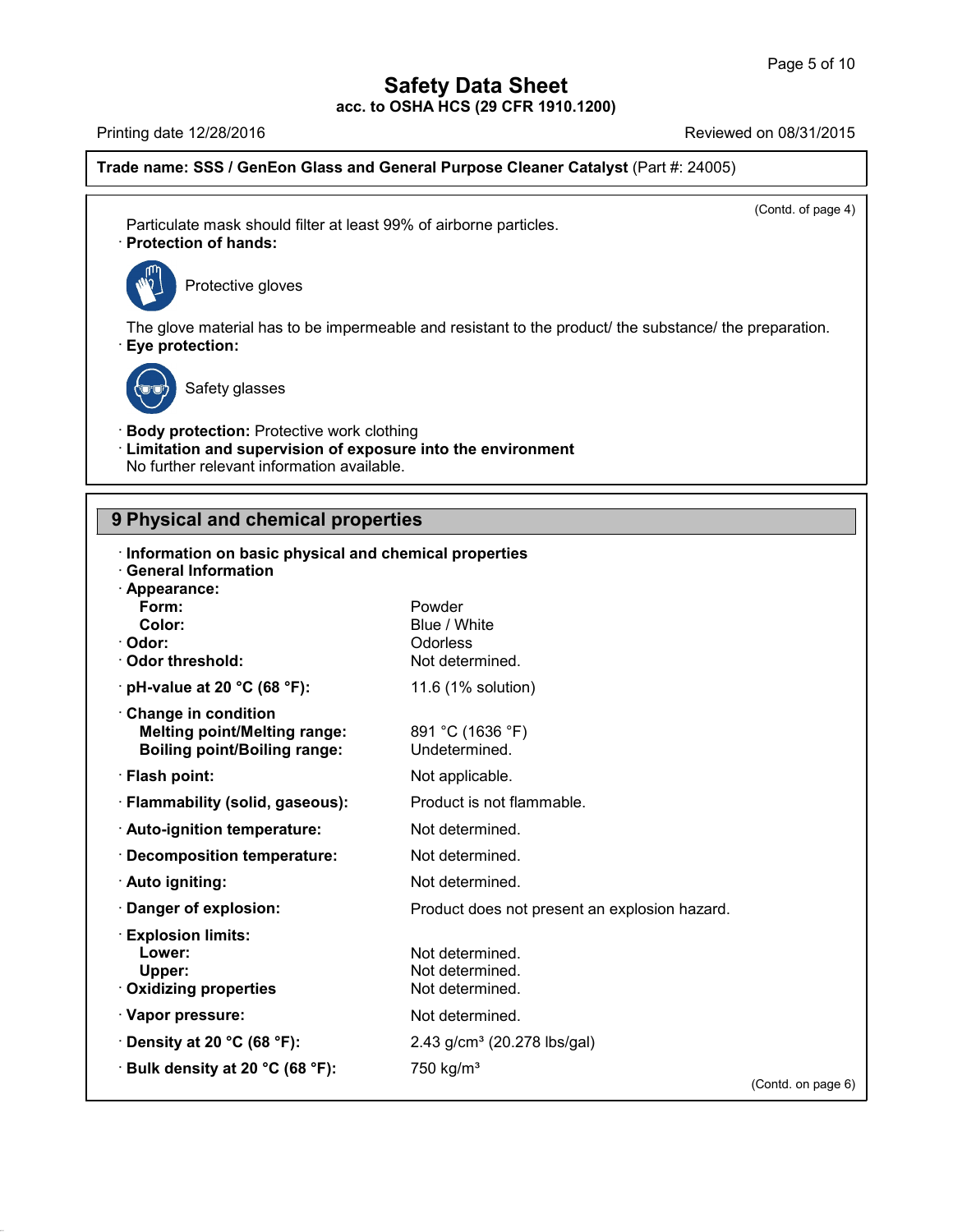Page 6 of 10<br>
acc. to OSHA HCS (29 CFR 1910.1200)<br>
Printing date 12/28/2016<br>
Reviewed on 08/31/2015<br>
Reviewed on 08/31/2015<br>
Reviewed on 08/31/2015 **Trade name: SSS / GenEon Glass and General Purpose Cleaner Catalyst** (Part #: 24005)

|                                                                  |                                            | (Contd. of page 5) |
|------------------------------------------------------------------|--------------------------------------------|--------------------|
| · Relative density                                               | Not determined.                            |                    |
| · Vapour density                                                 | Not applicable.                            |                    |
| <b>Evaporation rate</b>                                          | Not applicable.                            |                    |
| $\cdot$ Solubility in / Miscibility with                         |                                            |                    |
| Water at 20 °C (68 °F):                                          | 1120 g/l                                   |                    |
| · Partition coefficient (n-octanol/water): Not determined.       |                                            |                    |
| · Viscosity:                                                     |                                            |                    |
| Dynamic:                                                         | Not applicable.                            |                    |
| Kinematic:                                                       | Not applicable.                            |                    |
| $\cdot$ Other information                                        | No further relevant information available. |                    |
| <b>10 Stability and reactivity</b>                               |                                            |                    |
| · Reactivity No further relevant information available.          |                                            |                    |
| <b>Chemical stability</b>                                        |                                            |                    |
| · Thermal decomposition / conditions to be avoided:              |                                            |                    |
| No decomposition if used and stored according to specifications. |                                            |                    |

- 
- 

**10 Stability and reactivity<br>
· Reactivity No further relevant information available.**<br> **• Chemical stability**<br> **• Thermal decomposition / conditions to be avoided:**<br> **No decomposition if used and stored according to speci** 

- 
- 
- 
- **Stability and reactivity**<br> **Example 12**<br> **Example 12**<br> **Example 12**<br> **Chemical stability**<br> **Chemical stability**<br> **Chemical stability**<br> **Chemical stability**<br> **Conditions if used and stored according to specifications.**<br> **P 11 Conditions to avoid Avoid acids.**<br> **11 Incompatible materials:** No further relevant information available.<br> **11 Toxicological information**<br> **11 Toxicological information**<br> **11 Information on toxicological effects**<br> **11**

# 11 Toxicological information<br>
liferation on toxicological ef<br>
Acute toxicity:<br>
LD/LC50 values that are releval<br>
584-08-7 potassium carbonate

**Information on toxicological information<br>Information on toxicological effects**<br>Acute toxicity:<br>Information on toxicological effects<br>In Fig. C50 values that are relevant for eleccification

### **Toxicological information<br>· Information on toxicological effects<br>· Acute toxicity:<br>· LD/LC50 values that are relevant for classification:<br>584-08-7 potassium carbonate 1255-1010 Information on toxicological effects**<br> **584-08-7 potassium carbonate**<br> **584-08-7 potassium carbonate**<br>
Oral LD50 | >2000 mg/kg (rat)<br> **Primary irritant effect:**  $\cdot$  LD/LC50 values that are relevant for classification:

- 
- · **on the skin:** Irritant to skin and mucous membranes.<br> **on the eye:** Irritating effect.
- 
- LD/LC50 values that are relevant for classification:<br>
584-08-7 potassium carbonate<br>
Oral LD50 > 2000 mg/kg (rat)<br>
Primary irritant effect:<br>
on the skin: Irritant to skin and mucous membranes.<br>
on the eye: Irritating effec · **Sensitization:** Based on available data, the classification criteria are not met.
- **Additional toxicological information:**<br>Carcinogenic categories<br><u>NTP (National Toxicology Program)</u><br>Substance is not listed.

### Substance is not listed.<br>
• **Additional toxicological information:**<br>
• **Carcinogenic categories**<br>
• **NTP (National Toxicology Program)**<br>
• Substance is not listed.<br>
• **OSHA-Ca (Occupational Safety & Health Administration) COSHA-Ca (Occupational Safety & Health Administration)**<br>Substance is not listed.<br>**· Probable Routes of Exposure**

Substance is not listed.

Ingestion.

Inhalation.<br>Eye contact.

41.1.0

(Contd. on page 7)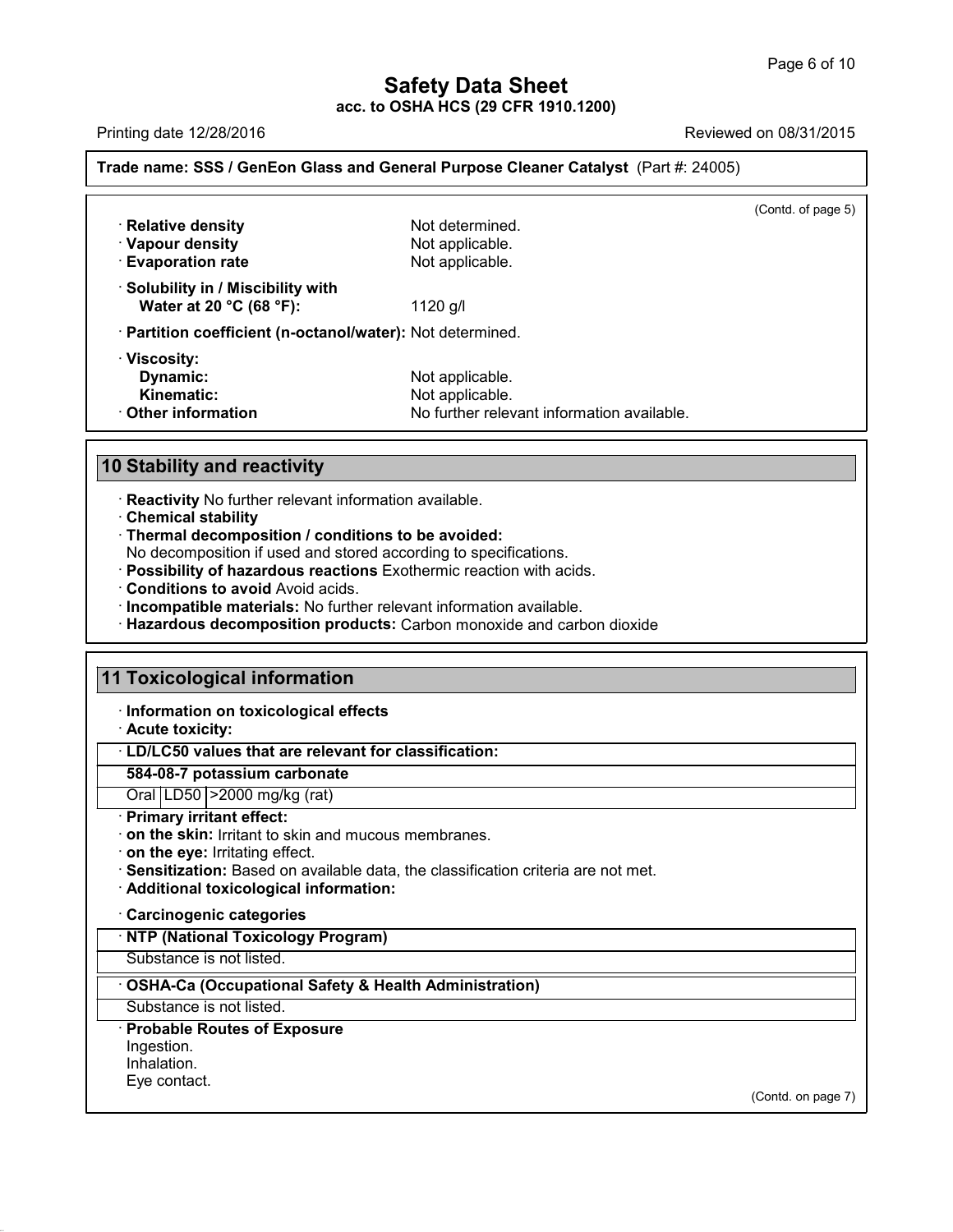Page 7 of 10<br>
acc. to OSHA HCS (29 CFR 1910.1200)<br>
Printing date 12/28/2016<br>
Reviewed on 08/31/2015<br>
Reviewed on 08/31/2015<br>
Reviewed on 08/31/2015 **Trade name: SSS / GenEon Glass and General Purpose Cleaner Catalyst** (Part #: 24005)

 $\overline{(\text{Cond. of page 6})}$ 

- Reviewed of 06/31/2013<br>
In the name: SSS / GenEon Glass and General Purpose Cleaner Catalyst (Part #: 24005)<br>
Skin contact.<br>
Contd. of page 6)<br>
Skin contact.<br>
Contd. of page 6)<br>
Contd. of page 6)<br>
Contd. of page 6)<br>
Contd. Skin contact.<br>
Contd. of page<br>
Contd. of page<br>
Contd. of page<br>
Repeated Dose Toxicity, irritation and corrosivity): Irritating to eyes, respiratory system and skin<br>
Repeated Dose Toxicity: No further relevant information a
- 
- 
- 
- 
- 
- 
- **12 Ecological information**<br> **12 Ecological information**<br> **12 Ecological information**<br> **12 Ecological information**<br> **12 Ecological information**<br> **12 Ecological information**<br> **12 Ecological information**<br> **12 Ecological info** 
	-

- · **Toxicity**
- 
- **Ecological information**<br>
 **Toxicity**<br>
 **Aquatic toxicity:** No further relevant information available.<br>
 **Persistence and degradability** No further relevant information available.<br>
 **Bioaccumulative potential** No furt • **Toxicity**<br>• **Aquatic toxicity:** No further relevant information available.<br>• **Behavior in environmental systems:**<br>• **Bioaccumulative potential** No further relevant information available.<br>• **Mobility in soil** No further
- 
- **Persistence and degradability No further relevant information available.**<br> **Behavior in environmental systems:**<br> **Bioaccumulative potential No further relevant information available.**<br> **Mobility in soil No further relevan**
- 
- 
- 

Do not allow undiluted product or large quantities of it to reach ground water, water course or sewage system.<br>System.<br>Rinse off of bigger amounts into drains or the aquatic environment may lead to increased pH-values. A system.

Mobility in soil No further relevant information available.<br>
Additional ecological information:<br>
Ceneral notes:<br>
Do not allow undiluted product or large quantities of it to reach ground water, water course or sewage<br>
syste Additional ecological information:<br>General notes:<br>Do not allow undiluted product or large quantities of it to reach ground water, water course or sewage<br>system.<br>Rinse off of bigger amounts into drains or the aquatic enviro General notes:<br>Do not allow undiluted product or large quantities of it to reach ground water, water course or sewage<br>system.<br>Rinse off of bigger amounts into drains or the aquatic environment may lead to increased pH-valu dangerous.<br>Other adverse effects No further relevant information available. system.<br>
Rinse off of bigger amounts into drains or the aquatic environment may<br>
high pH-value harms aquatic organisms. In the dilution of the use-lev<br>
reduced, so that after the use of the product the aqueous waste, empti migh pH-value harms aqualic organisms.<br> **13 Disposal considerations**<br> **13 Disposal considerations**<br> **13 Disposal considerations** 

### · **Waste treatment methods**

### · **Recommendation:**

**Disposal considerations**<br>Waste treatment methods<br>Recommendation:<br>Must not be disposed of together with household garbage. Do not allow product to reach sewage system.<br>Small amounts may be diluted with plenty of water and **Disposal considerations**<br>
Waste treatment methods<br>
Recommendation:<br>
Must not be disposed of together with household garbage. Do not allow product to reach sewage system.<br>
Small amounts may be diluted with plenty of water Must not be disposed of together with household garbage. Do not allow product to reach sewage system.<br>Small amounts may be diluted with plenty of water and washed away. Dispose of bigger amounts in<br>accordance with Local Au Waste treatment methods<br>
Recommendation:<br>
Must not be disposed of together with household garbage. Do not allow product to reach sewage system.<br>
Small amounts may be diluted with plenty of water and washed away. Dispose of

Recommendation:<br>
Must not be disposed of together with household garbage. Do not allow product to reach sewage system.<br>
Small amounts may be diluted with plenty of water and washed away. Dispose of bigger amounts in<br>
accor Must not be disposed of together with household garbage. Do not allow product to reach sewage system.<br>
Small amounts may be diluted with plenty of water and washed away. Dispose of bigger amounts in<br>
accordance with Local Frecusity to dispose of unused material, residues according to this material has the responsibility to dispose of unused material, residues according to compliance with all relevant local, state and federal laws and regula

41.1.0

- 
- 

(Contd. on page 8)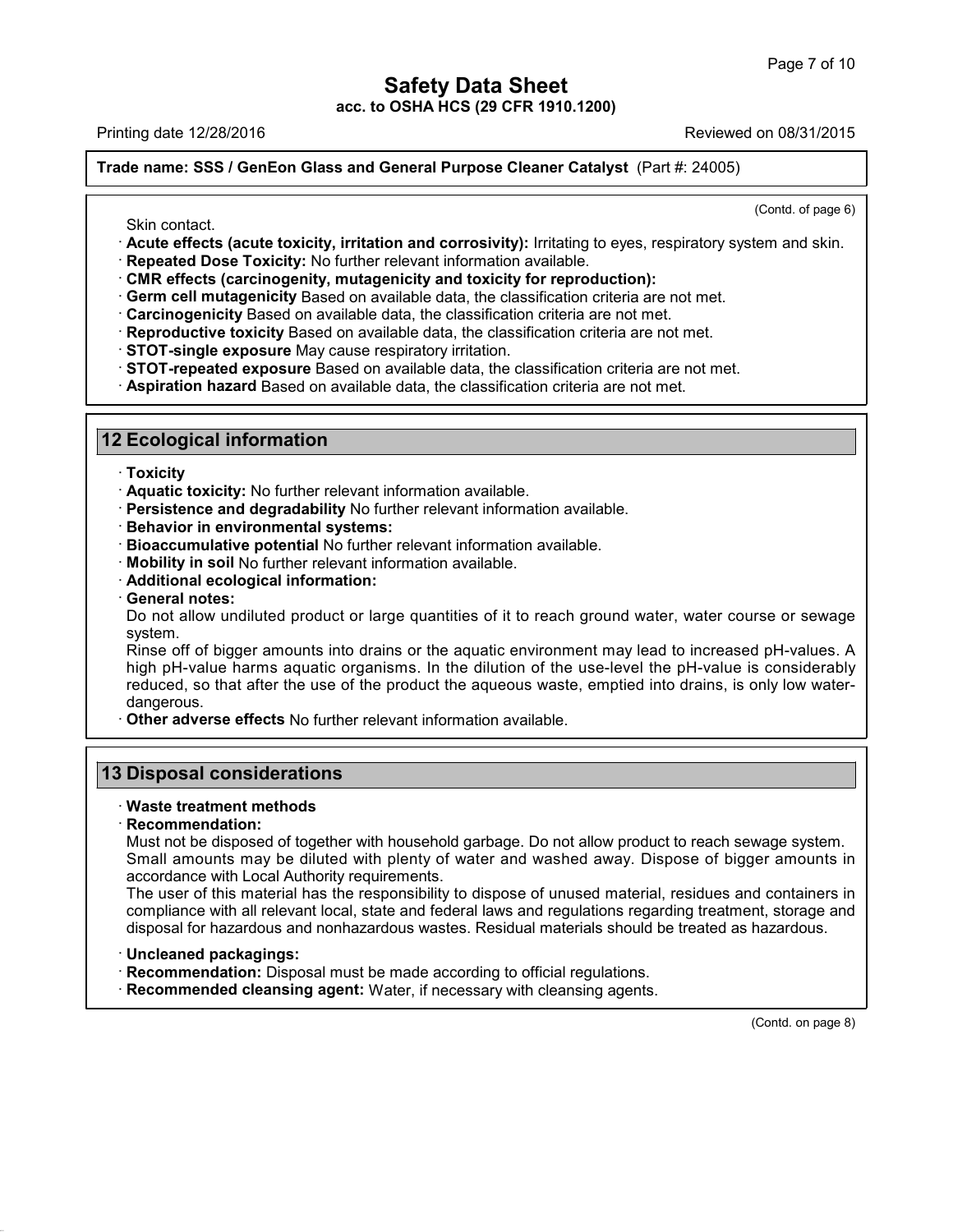## **Safety Data Sheet<br>

OSHA HCS (29 CFR 1910.1200) acc. to OSHA HCS (29 CFR 1910.1200)**

on 08/31/2015<br>
(Contd. of page 7)

### Page 8 of 10<br>
acc. to OSHA HCS (29 CFR 1910.1200)<br>
Printing date 12/28/2016<br>
Reviewed on 08/31/2015<br>
Reviewed on 08/31/2015<br>
Reviewed on 08/31/2015 **Trade name: SSS / GenEon Glass and General Purpose Cleaner Catalyst** (Part #: 24005)

|                                                      | Trade name: SSS / GenEon Glass and General Purpose Cleaner Catalyst (Part #: 24005)                    |  |
|------------------------------------------------------|--------------------------------------------------------------------------------------------------------|--|
|                                                      | (Contd. of page 7)                                                                                     |  |
| 14 Transport information                             |                                                                                                        |  |
| · UN-Number                                          |                                                                                                        |  |
| · DOT, ADR, IMDG, IATA<br>· UN proper shipping name  | Not Regulated                                                                                          |  |
| DOT, ADR, IMDG, IATA<br>· Transport hazard class(es) | Not Regulated                                                                                          |  |
| DOT, ADR, ADN, IMDG, IATA                            |                                                                                                        |  |
| · Class                                              | Not Regulated                                                                                          |  |
| · Packing group                                      |                                                                                                        |  |
| DOT, ADR, IMDG, IATA                                 | Not Regulated                                                                                          |  |
| <b>Environmental hazards:</b>                        | Not applicable.                                                                                        |  |
| · Special precautions for user                       | Not applicable.                                                                                        |  |
| Transport in bulk according to Annex II of           |                                                                                                        |  |
| <b>MARPOL73/78 and the IBC Code</b>                  | Not applicable.                                                                                        |  |
| · UN "Model Regulation":                             | Not Regulated                                                                                          |  |
| 15 Regulatory information                            |                                                                                                        |  |
|                                                      | $\cdot$ Safety, health and environmental regulations/legislation specific for the substance or mixture |  |

• **DN ™Model Regulation •:**<br> **Safety, health and environmental regulations/legislation specific for the substance or mixture**<br>
• United States (USA)<br>• SARA **15 Regulatory information**<br>· Safety, health and environm<br>· United States (USA) · **SARA** • **Safety, health and environmental regulations/legisla**<br>• United States (USA)<br>• SARA<br>• Section 302 (extremely hazardous substances)<br>Substance is not listed. **Substance is not listed.**<br>Substance is not listed.<br>**· Section 304 (emergency release notification)**<br>Substance is not listed. **SARA**<br>
• Section 302 (extremely hazardous substances)<br>
• Substance is not listed.<br>
• Sections 311/312 (hazardous chemical threshold planning quantity in pounds)<br>
• Substance is not listed. **Substance is not listed.**<br> **• Section 304 (emergency release notification)**<br>
• Substance is not listed.<br>
• Substance is not listed.<br>
• Section 355 (extremely hazardous substances):<br>
• Substance is not listed. **Example 15 (Sections 311/312 (hazardous chemical threshold plant<br>
Substance is not listed.**<br> **• Section 355 (extremely hazardous substances):**<br>
Substance is not listed.<br>
• Section 313 (Specific toxic chemical listings):<br> **Substance is not listed.**<br> **Substance is not listed.**<br> **Substance is not listed.**<br> **Substance is not listed.**<br> **TSCA (Toxic Substances Control Act):**<br>
Substance is listed. Substance is not listed.<br> **· Section 313 (Specific toxic chemical listings):**<br>
Substance is not listed.<br> **· TSCA (Toxic Substances Control Act):**<br>
Substance is listed.<br> **· Proposition 65 (California)**<br>
· Chemicals known to **TSCA (Toxic Substances Control Act): TSCA (Toxic Substances Control Act):**<br>
Substance is listed.<br> **• Proposition 65 (California)**<br>
• Chemicals known to cause cancer:<br>
Substance is not listed.<br>
• Chemicals known to cause reproductive toxicity for females:<br>
Su **Chemicals known to cause cancer:**<br>
Substance is not listed.<br> **Chemicals known to cause reproductive toxicity for females:**<br>
Substance is not listed.<br> **Chemicals known to cause reproductive toxicity for males:**<br>
Substance

Chemicals known to cause reproductive toxicity for females:<br>Substance is not listed.<br>Chemicals known to cause reproductive toxicity for males:<br>Substance is not listed.

41.1.0

(Contd. on page 9)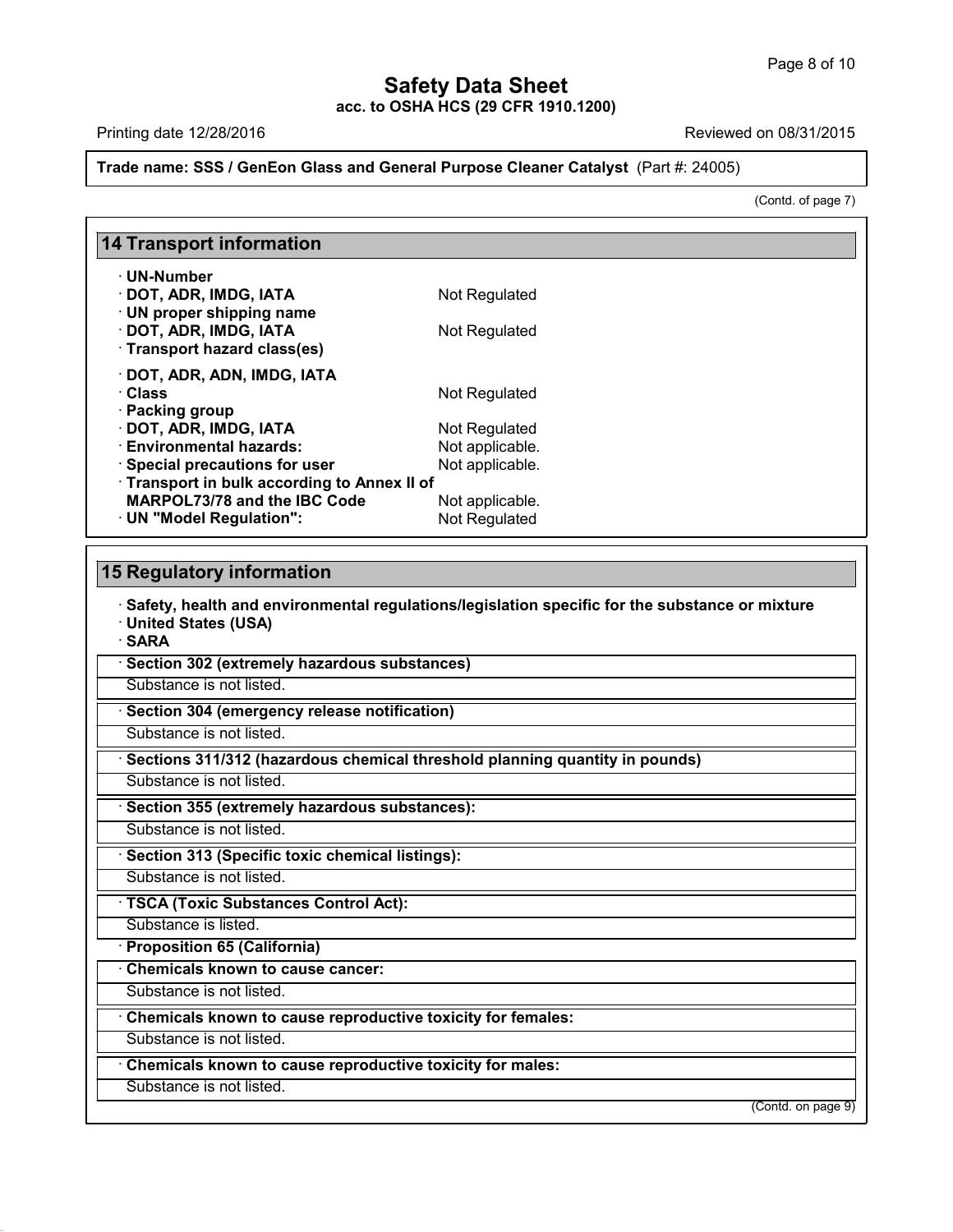Page 9 of 10<br> **Safety Data Sheet**<br>
acc. to OSHA HCS (29 CFR 1910.1200)<br>
Reviewed on 08/31/2015<br>
Reviewed on 08/31/2015<br>
Reviewed on 08/31/2015 **Trade name: SSS / GenEon Glass and General Purpose Cleaner Catalyst** (Part #: 24005)

| Trade name: SSS / GenEon Glass and General Purpose Cleaner Catalyst (Part #: 24005)                                                                                                                                                                                   |                    |
|-----------------------------------------------------------------------------------------------------------------------------------------------------------------------------------------------------------------------------------------------------------------------|--------------------|
|                                                                                                                                                                                                                                                                       | (Contd. of page 8) |
| Chemicals known to cause developmental toxicity:                                                                                                                                                                                                                      |                    |
| Substance is not listed.                                                                                                                                                                                                                                              |                    |
| · Carcinogenic categories                                                                                                                                                                                                                                             |                    |
| <b>EPA (Environmental Protection Agency)</b>                                                                                                                                                                                                                          |                    |
| Substance is not listed.                                                                                                                                                                                                                                              |                    |
| · IARC (International Agency for Research on Cancer)                                                                                                                                                                                                                  |                    |
| Substance is not listed.                                                                                                                                                                                                                                              |                    |
| · TLV (Threshold Limit Value established by ACGIH)                                                                                                                                                                                                                    |                    |
| Substance is not listed.                                                                                                                                                                                                                                              |                    |
| NIOSH-Ca (National Institute for Occupational Safety and Health)                                                                                                                                                                                                      |                    |
| Substance is not listed.                                                                                                                                                                                                                                              |                    |
| <b>State Right to Know Listings</b>                                                                                                                                                                                                                                   |                    |
| Substance is not listed.                                                                                                                                                                                                                                              |                    |
| · Canadian substance listings:                                                                                                                                                                                                                                        |                    |
| Canadian Domestic Substances List (DSL)                                                                                                                                                                                                                               |                    |
| Substance is listed.                                                                                                                                                                                                                                                  |                    |
| Canadian Ingredient Disclosure list (limit 0.1%)                                                                                                                                                                                                                      |                    |
| Substance is not listed.                                                                                                                                                                                                                                              |                    |
| Canadian Ingredient Disclosure list (limit 1%)                                                                                                                                                                                                                        |                    |
| Substance is listed.                                                                                                                                                                                                                                                  |                    |
| Other regulations, limitations and prohibitive regulations<br>This product has been classified in accordance with hazard criteria of the Controlled Products Regulations<br>and the SDS contains all the information required by the Controlled Products Regulations. |                    |
| · Chemical safety assessment: A Chemical Safety Assessment has not been carried out.                                                                                                                                                                                  |                    |

This product has been classified in<br>and the SDS contains all the inform<br>**16 Other information<br>This information**<br>This information is based on our propecific product features and shall in

41.1.0

This information<br>This information<br>This information is based on our present knowledge. However, this shall not constitute a guarantee for any<br>specific product features and shall not establish a legally valid contractual rel Specific product features and shall not establish a legally valid contractual relationship.<br>
This information is based on our present knowledge. However, this shall not constitute a gual specific product features and shall

This information is based on our preser<br>specific product features and shall not  $\epsilon$ <br>**· Date of preparation / last revision** 08.<br>**Abbreviations and acronyms:**<br>ADR: Accord européen sur le transport des<br>International Carriag specific product features and shall not establish a legally valid contractual relationship.<br> **Date of preparation / last revision** 08/31/2015 / -<br>
A**bbreviations and acronyms:**<br>
International Carriage of Dangerous Goods<br>
I Date of preparation / last revision 08/31/2015 / -<br>Abbreviations and acronyms:<br>ADR: Accord européen sur le transport des marchandises d<br>International Carriage of Dangerous Goods by Road)<br>IMDG: International Maritime Code f Date of preparation / last revision 08/31/2015 / -<br>Abbreviations and acronyms:<br>ADR: Accord européen sur le transport des marchandises dang<br>International Carriage of Dangerous Goods by Road)<br>IMDG: International Maritime Cod **Abbreviations and acronyms:**<br>ADR: Accord européen sur le transport des<br>International Carriage of Dangerous Goods by R<br>IMDG: International Maritime Code for Dangerou<br>DOT: US Department of Transport Association<br>ACGIH: Ameri ADDreVIations and acronyms:<br>
ADR: Accord européen sur le transport des marc<br>
International Carriage of Dangerous Goods by Road)<br>
IMDG: International Maritime Code for Dangerous Goo<br>
DOT: US Department of Transportation<br>
AT ADR: Accord européen sur le transport des marchandises dangereuse<br>International Carriage of Dangerous Goods by Road)<br>IMDG: International Maritime Code for Dangerous Goods<br>DOT: US Department of Transportation<br>IATA: Internat International Carriage of Dangerous Goods by Road)<br>IMDG: International Maritime Code for Dangerous Goods<br>DOT: US Department of Transportation<br>IATA: International Air Transport Association<br>ACGIH: American Conference of Gove IMDG: International Maritime Code for Dangerous Goods<br>DOT: US Department of Transportation<br>IATA: International Air Transport Association<br>ACGIH: American Conference of Governmental Industrial Hygi<br>CAS: Chemical Abstracts Se DOT: US Department of Transportation<br>IATA: International Air Transport Association<br>ACGIH: American Conference of Governmental Industrial Hygienists<br>CAS: Chemical Abstracts Service (division of the American Chemica<br>NFPA: Na IATA: International Air Transport Association<br>ACGIH: American Conference of Governmental In<br>CAS: Chemical Abstracts Service (division of the *A*<br>NFPA: National Fire Protection Association (USA)<br>HMIS: Hazardous Materials Id ACGIH: American Conference of Governn<br>CAS: Chemical Abstracts Service (divisio<br>NFPA: National Fire Protection Associatic<br>HMIS: Hazardous Materials Identification<br>LC50: Lethal dose, 50 percent<br>LD50: Lethal dose, 50 percent<br> CAS: Chemical Abstracts Service (division of the America<br>NFPA: National Fire Protection Association (USA)<br>HMIS: Hazardous Materials Identification System (USA)<br>LC50: Lethal concentration, 50 percent<br>LD50: Lethal dose, 50 p NFPA: National Fire Protection Association (USA)<br>HMIS: Hazardous Materials Identification System (USA)<br>LC50: Lethal concentration, 50 percent<br>LD50: Lethal dose, 50 percent<br>PBT: Persistent, Bioaccumulative and Toxic<br>vPvB: v HMIS: Hazardous Materials Identification System (USA)<br>LC50: Lethal concentration, 50 percent<br>LD50: Lethal dose, 50 percent<br>PBT: Persistent, Bioaccumulative and Toxic<br>vPvB: very Persistent and very Bioaccumulative<br>Skin Irri (Contd. on page 10)